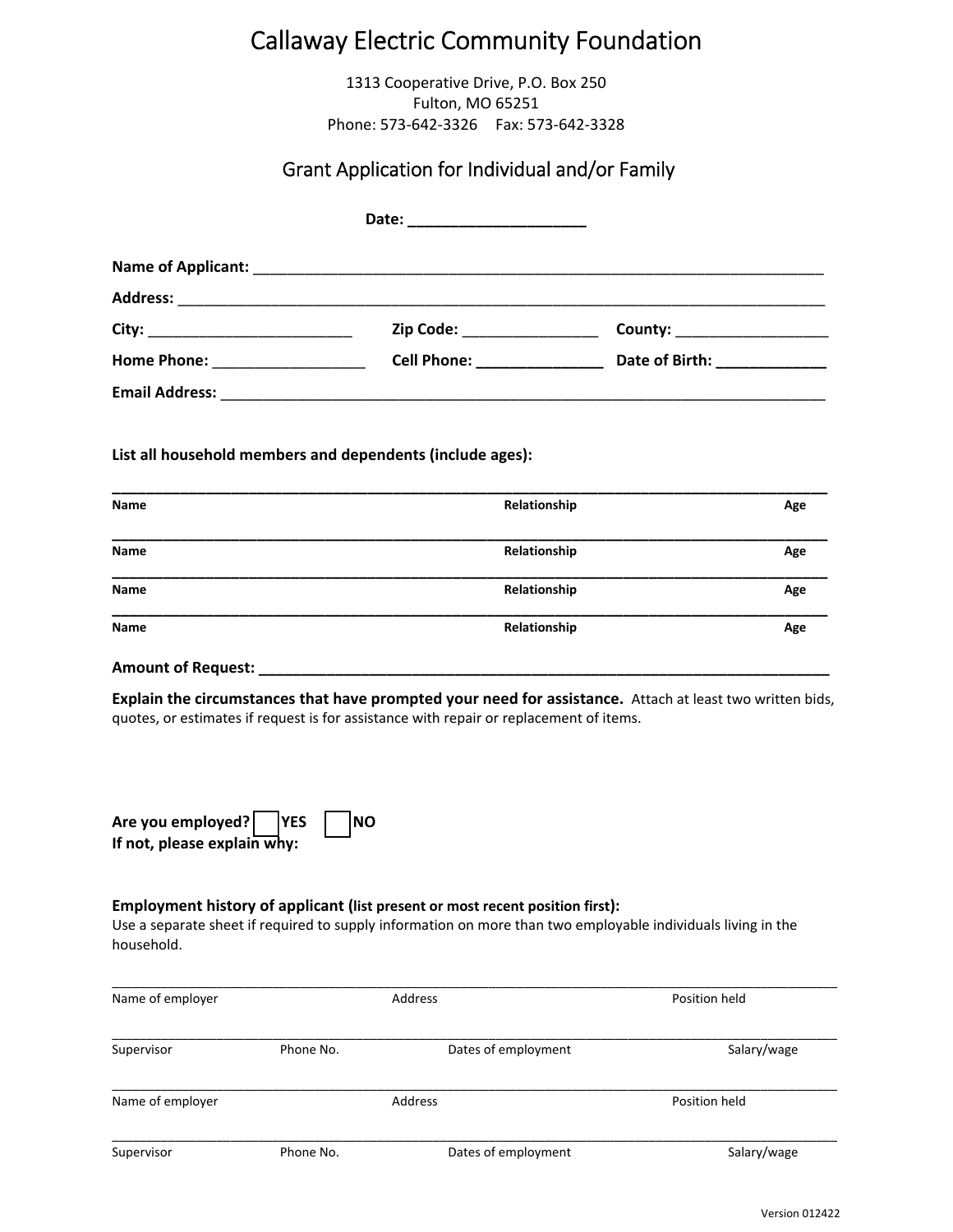#### **Employment history for spouse or other household member (list present or most recent position first):**

| Name of employer |           | Address             | Position held |
|------------------|-----------|---------------------|---------------|
| Supervisor       | Phone No. | Dates of employment | Salary/wage   |
| Name of employer |           | Address             | Position held |
| Supervisor       | Phone No. | Dates of employment | Salary/wage   |

List all other social service agencies (SERVE, CMCA, etc.) you have contacted in the last six months (list **any amounts received).**

| Name of Agency | Contact Person | <b>Phone Number</b> | Amount Recieved |
|----------------|----------------|---------------------|-----------------|
| Name of Agency | Contact Person | <b>Phone Number</b> | Amount Recieved |
| Name of Agency | Contact Person | <b>Phone Number</b> | Amount Recieved |

## Financial Information

### **Assets – What you own:**

| Cash:                             |                                                                                 |                              |               | <b>Amounts</b> |
|-----------------------------------|---------------------------------------------------------------------------------|------------------------------|---------------|----------------|
| <b>Banking Institution</b>        |                                                                                 | Checking Account No.         |               | \$             |
|                                   |                                                                                 |                              |               | \$             |
| <b>Banking Institution</b>        |                                                                                 | Savings Account No.          |               | \$             |
| <b>Banking Institution</b>        |                                                                                 | Account No.                  |               |                |
|                                   | Real Estate (include all "physical property" such as house, mobile home land    |                              |               |                |
|                                   |                                                                                 |                              |               | \$             |
| <b>Type</b>                       | Address                                                                         |                              |               | Value<br>Ś     |
| <b>Type</b>                       | Address                                                                         |                              |               | Value          |
|                                   | All other assets (State type: vehicles, personal property, etc.)<br><b>Type</b> |                              |               | Ś<br>Value     |
|                                   | <b>Type</b>                                                                     |                              |               | Ś<br>Value     |
|                                   | Type                                                                            |                              |               | \$<br>Value    |
|                                   |                                                                                 | <b>TOTAL VALUE OF ASSETS</b> |               | Ś.             |
| <b>Sources of Monthly Income:</b> |                                                                                 |                              |               |                |
|                                   |                                                                                 | <b>SELF</b>                  | <b>SPOUSE</b> | <b>OTHER</b>   |
|                                   | Earnings from household - salaries, self-employment, etc.                       | \$_                          |               |                |
| Bonus, tips, and commission       |                                                                                 | \$                           |               |                |

Social Security benefits – to include SSI and disability  $\begin{array}{ccc} \xi & \xi & \xi \\ \xi & \xi & \xi \end{array}$  Public Assistance Compensation Public Assistance Compensation  $\zeta$ 

Food Stamps  $\begin{matrix} \xi & \xi & \xi \end{matrix}$ 

Child Support  $\begin{matrix} \xi & \xi & \xi \end{matrix}$ 

Unemployment  $\zeta$  ,  $\zeta$  ,  $\zeta$  ,  $\zeta$ 

| Type | Address | Value |
|------|---------|-------|
|      |         |       |
| Type | Address | Value |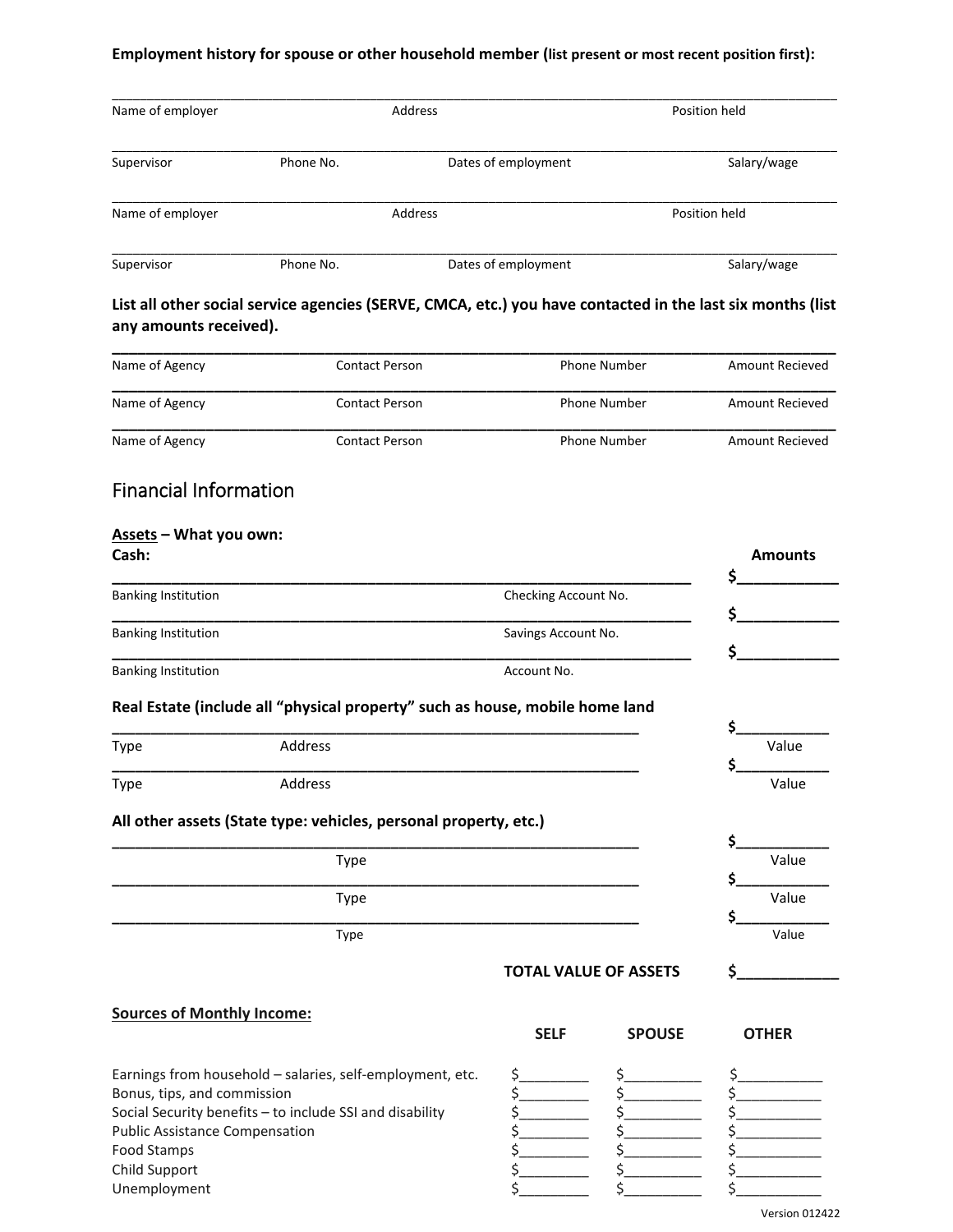|                          | Other - list all sources of income                                                                                     |                                                                                                                                                                                                                                                                                                                                                                                                                                                              |               |
|--------------------------|------------------------------------------------------------------------------------------------------------------------|--------------------------------------------------------------------------------------------------------------------------------------------------------------------------------------------------------------------------------------------------------------------------------------------------------------------------------------------------------------------------------------------------------------------------------------------------------------|---------------|
|                          | <u> 1989 - Johann Stoff, deutscher Stoffen und der Stoffen und der Stoffen und der Stoffen und der Stoffen und der</u> | $\begin{matrix} \frac{5}{5} & \frac{5}{5} & \cdots & \frac{5}{5} & \cdots & \cdots \end{matrix}$                                                                                                                                                                                                                                                                                                                                                             | $\frac{1}{2}$ |
|                          |                                                                                                                        | <b>TOTAL MONTHLY INCOME</b>                                                                                                                                                                                                                                                                                                                                                                                                                                  | $\sim$        |
| <b>Monthly Expenses:</b> |                                                                                                                        |                                                                                                                                                                                                                                                                                                                                                                                                                                                              |               |
|                          |                                                                                                                        | <b>Avg. Monthly Amount</b>                                                                                                                                                                                                                                                                                                                                                                                                                                   |               |
| Housing:                 | Mortgage or   Rent payment                                                                                             | $\frac{1}{2}$                                                                                                                                                                                                                                                                                                                                                                                                                                                |               |
|                          | Food                                                                                                                   | $\frac{1}{2}$                                                                                                                                                                                                                                                                                                                                                                                                                                                |               |
| <b>Utilities:</b>        | Electric                                                                                                               | $\frac{1}{2}$                                                                                                                                                                                                                                                                                                                                                                                                                                                |               |
|                          | Gas/Propane                                                                                                            | \$                                                                                                                                                                                                                                                                                                                                                                                                                                                           |               |
|                          | Telephone                                                                                                              | $\frac{1}{2}$                                                                                                                                                                                                                                                                                                                                                                                                                                                |               |
|                          | Water & Sewer                                                                                                          | $\frac{1}{5}$                                                                                                                                                                                                                                                                                                                                                                                                                                                |               |
|                          |                                                                                                                        |                                                                                                                                                                                                                                                                                                                                                                                                                                                              |               |
| Transportation:          |                                                                                                                        | Avg. Monthly Amount                                                                                                                                                                                                                                                                                                                                                                                                                                          |               |
|                          | Automobile payments                                                                                                    |                                                                                                                                                                                                                                                                                                                                                                                                                                                              |               |
|                          | Gasoline                                                                                                               | $\begin{array}{c}\n5 \qquad \qquad 5 \qquad \qquad 5 \qquad \qquad 5 \qquad \qquad 5 \qquad \qquad 5 \qquad \qquad 5 \qquad \qquad 5 \qquad \qquad 5 \qquad \qquad 5 \qquad \qquad 5 \qquad \qquad 5 \qquad \qquad 5 \qquad \qquad 5 \qquad \qquad 5 \qquad \qquad 5 \qquad \qquad 5 \qquad \qquad 5 \qquad \qquad 5 \qquad \qquad 5 \qquad \qquad 5 \qquad \qquad 5 \qquad \qquad 5 \qquad \qquad 5 \qquad \qquad 5 \qquad \qquad 5 \qquad \qquad 5 \qquad$ |               |
| Insurance:               |                                                                                                                        |                                                                                                                                                                                                                                                                                                                                                                                                                                                              |               |
|                          | Home Owners/Renters Insurance                                                                                          | \$_                                                                                                                                                                                                                                                                                                                                                                                                                                                          |               |
| Medical                  |                                                                                                                        | $\frac{1}{5}$                                                                                                                                                                                                                                                                                                                                                                                                                                                |               |
| Life                     |                                                                                                                        | $\frac{1}{2}$                                                                                                                                                                                                                                                                                                                                                                                                                                                |               |
|                          | Automobile                                                                                                             | \$                                                                                                                                                                                                                                                                                                                                                                                                                                                           |               |
| <b>Medical:</b>          |                                                                                                                        |                                                                                                                                                                                                                                                                                                                                                                                                                                                              |               |
| Doctors                  |                                                                                                                        |                                                                                                                                                                                                                                                                                                                                                                                                                                                              |               |
| Hospital                 |                                                                                                                        |                                                                                                                                                                                                                                                                                                                                                                                                                                                              |               |
|                          | Medication                                                                                                             |                                                                                                                                                                                                                                                                                                                                                                                                                                                              |               |
|                          |                                                                                                                        | $\sharp$ and $\sharp$                                                                                                                                                                                                                                                                                                                                                                                                                                        |               |
|                          |                                                                                                                        | \$                                                                                                                                                                                                                                                                                                                                                                                                                                                           |               |
|                          |                                                                                                                        | $\zeta_-$                                                                                                                                                                                                                                                                                                                                                                                                                                                    |               |
| (specify)                |                                                                                                                        | ς                                                                                                                                                                                                                                                                                                                                                                                                                                                            |               |
|                          |                                                                                                                        | \$                                                                                                                                                                                                                                                                                                                                                                                                                                                           |               |
|                          |                                                                                                                        | $\frac{1}{2}$                                                                                                                                                                                                                                                                                                                                                                                                                                                |               |
|                          |                                                                                                                        | Ś.                                                                                                                                                                                                                                                                                                                                                                                                                                                           |               |
|                          | <b>TOTAL MONTHLY EXPENSES</b>                                                                                          | \$_                                                                                                                                                                                                                                                                                                                                                                                                                                                          |               |
|                          |                                                                                                                        |                                                                                                                                                                                                                                                                                                                                                                                                                                                              |               |

**Please give three references from persons other than relatives.** (References may not be given by an employee of Callaway Electric Cooperative or a director of Callaway Electric Cooperative or Callaway Electric Community Foundation.)

| 1. | Name:    |                    |      | Phone: ___                                              |          |  |
|----|----------|--------------------|------|---------------------------------------------------------|----------|--|
|    | Address: |                    |      |                                                         |          |  |
|    |          | Street or P.O. Box | City | State                                                   | Zip Code |  |
| 2. | Name:    |                    |      | Phone: $\frac{1}{\sqrt{1-\frac{1}{2}}\cdot\frac{1}{2}}$ |          |  |
|    | Address: |                    |      |                                                         |          |  |
|    |          | Street or P.O. Box | City | State                                                   | Zip Code |  |
| 3. | Name:    |                    |      | Phone:                                                  |          |  |
|    | Address: |                    |      |                                                         |          |  |
|    |          | Street or P.O. Box | City | State                                                   | Zip Code |  |
|    |          |                    |      |                                                         |          |  |